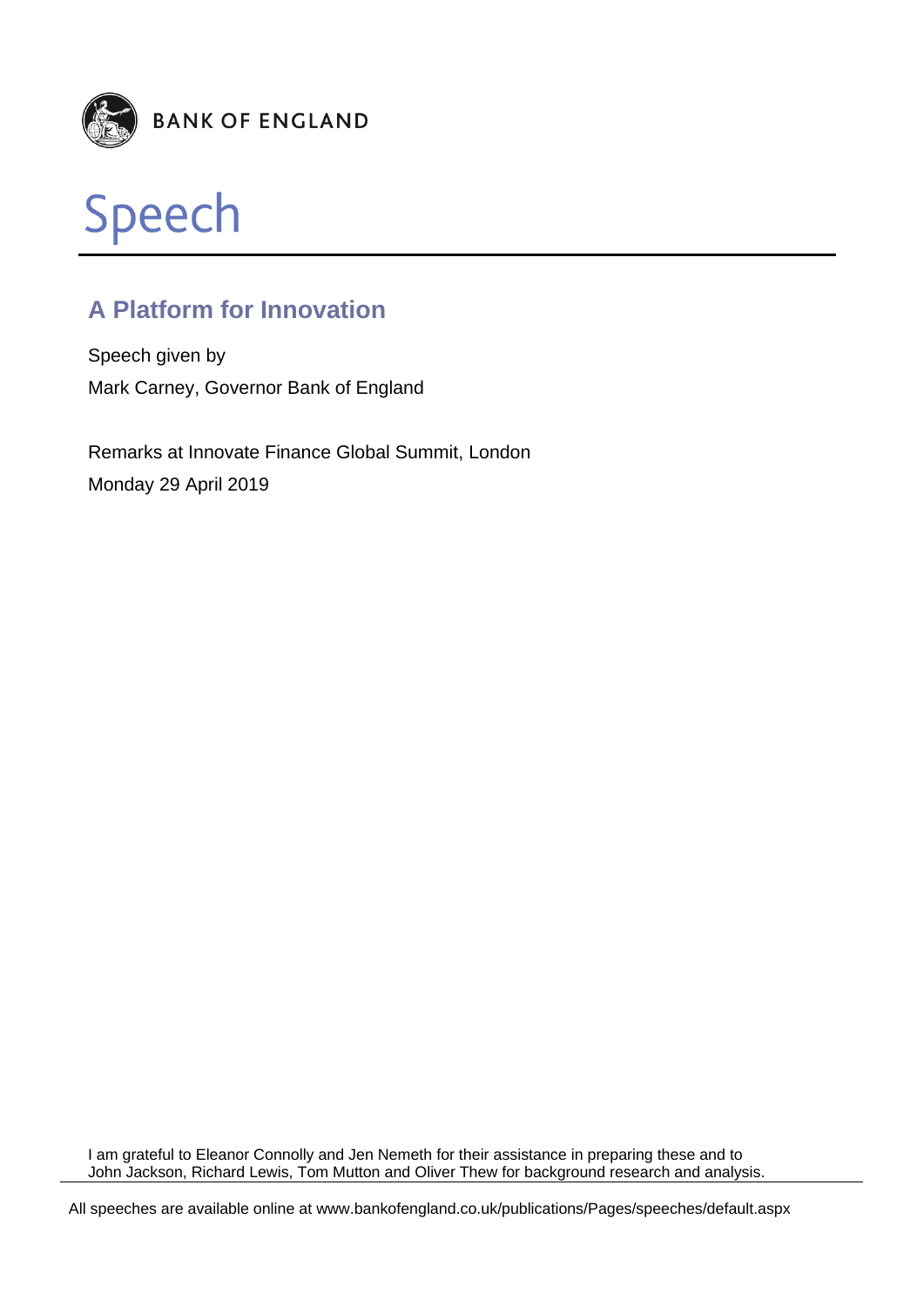#### **Introduction**

A century ago, John Maynard Keynes resigned as a delegate to the Paris Peace Conference over his concerns about the scale of reparations in what would become the *Treaty of Versailles*.

He returned home to write *The Economic Consequences of the Peace*. In that seminal work, Keynes marvelled that before the war:

"The inhabitant of London could order by telephone, sipping his morning tea in bed, the various products of the whole earth… [or] adventure his wealth in the natural resources and new enterprises of any quarter of the world that fancy or information might recommend."

Such global trade and portfolio management were made possible by new technologies ranging from the telegraph to the first transatlantic cable.

Replace "telephone" with "tablet" and "tea" with "turmeric latte" and you have not the start of the Twentieth Century but of the Twenty First. The second great wave of globalisation is cresting. The Fourth Industrial Revolution is just beginning. And a new economy is emerging driven by immense changes in technology, the reordering of global economic power, and the growing pressures of climate change.

#### **New Economy – New Finance**

A new economy requires a new finance. A new finance to serve the digital economy, a new finance to support the major transitions underway across the globe and a new finance to increase the sector's resilience.

A new finance with products that are more cost effective, better tailored, and more inclusive.

The UK's FinTech companies are creating this new finance. We have just heard from Charlotte Crosswell of Innovate Finance how the UK FinTech sector leads in talent, drive and investment.

But you cannot do it all on your own.

Your efforts will be even more effective if you have the right conditions in which to innovate and the level playing fields on which to compete.

### **New Finance - New Bank**

That's why a new finance demands a new Bank of England.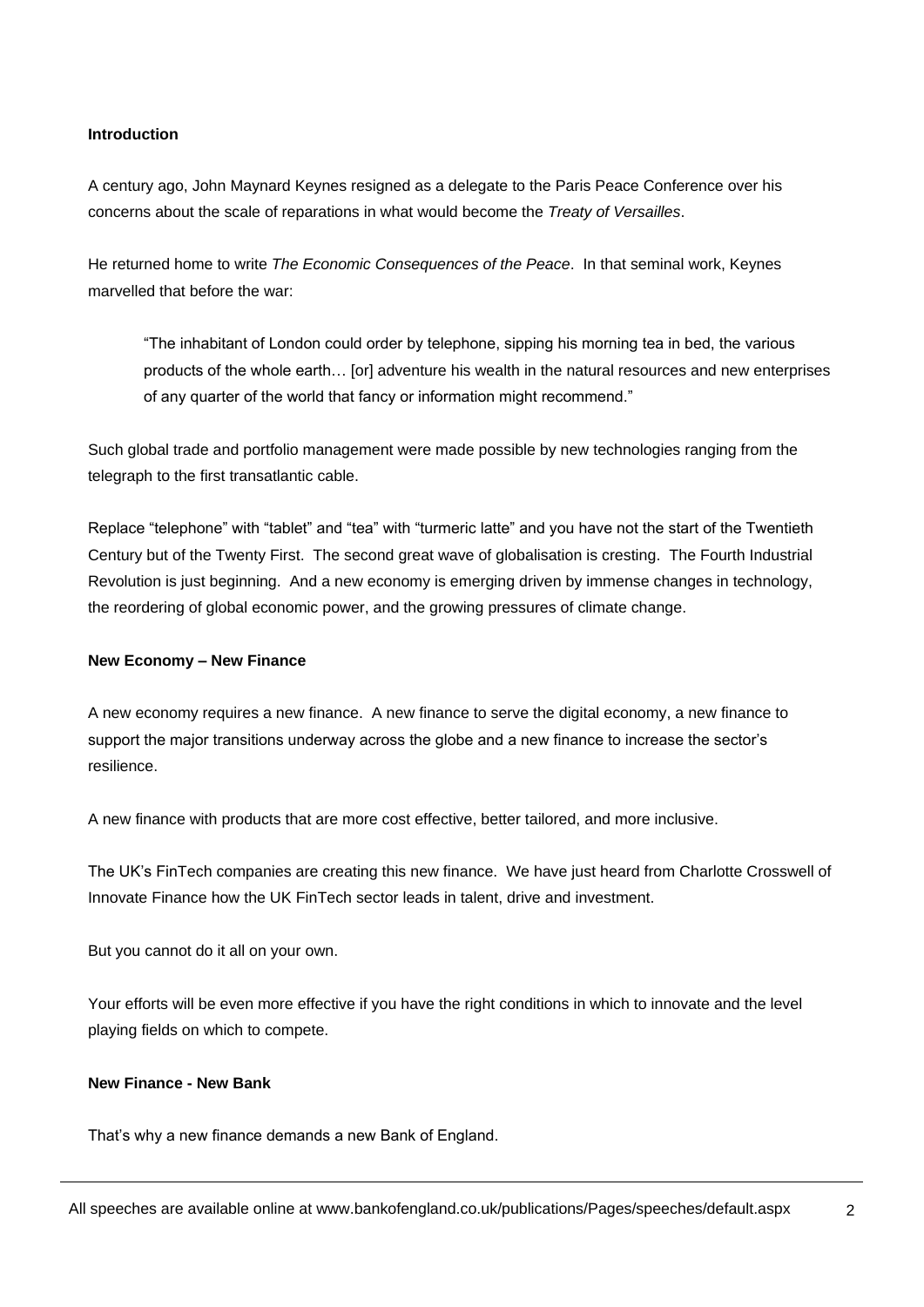In this spirit, last year at Mansion House, I announced that Huw van Steenis would lead a review of the future of the UK financial system, including recommendations for how the Bank should respond. In two months, Huw will publish his conclusions and the Bank will announce a number of concrete steps to create an environment for a more resilient, effective and efficient financial system.

To preview our general approach I want to highlight some recent measures the Bank has been taking. The Bank's strategy is to enable innovation and empower competition, while ensuring monetary and financial stability.

Our levers are the hard and soft infrastructure we control:

- Hard infrastructure, such as the Real-Time Gross Settlement (RTGS) system, which lies at the heart of the UK payment system.
- And soft infrastructure, such as our rules, regulations and standards.

To illustrate what this means in practice, consider three examples of how the new Bank can provide a platform for private innovation to serve the digital economy, to finance major transitions, and to increase the resilience of the financial system.

## **Serving the Digital Economy**

First, at the heart of the new economy, the very nature of commerce is changing. Last year, one fifth of all sales in the UK were online. Next year, it will be one quarter. The new economy is more inclusive, offering easier routes to market for firms both large and small, and greater access for consumers both near and far. We are entering an age when anyone can produce anything, anywhere and sell everywhere through platforms such as Tmall, Amazon, Shopify and YouTube.

This new digital economy is placing new demands on finance. Consumers and businesses increasingly expect transactions to be settled in real time, checkout to become an historical anomaly, and payments across borders to be indistinguishable from those across the street.

In parallel, big data is opening up new opportunities for more competitive, platform-based finance of SMEs. Search and social media data are supplementing traditional metrics to unlock finance for smaller enterprises whose assets are increasingly intangible.

This new finance demands a Bank of England that is as open to new providers as it has been to traditional players.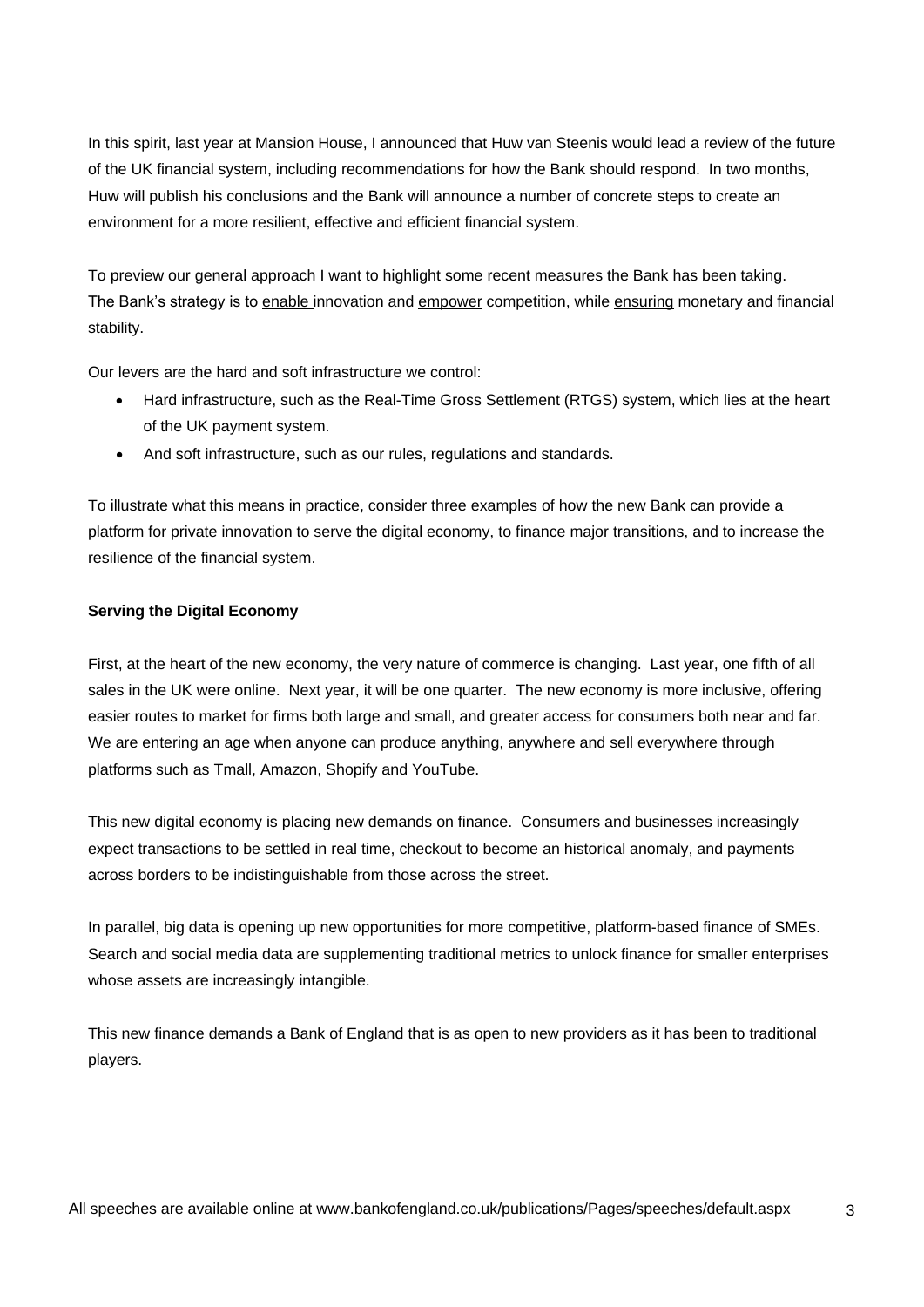Here's one way we are changing our hard infrastructure in response. The Bank is in the midst of an ambitious rebuild of RTGS<sup>1</sup>, which processes over £600 billion of payments every day. Until recently only commercial banks had direct access to it, and alternative payment service providers (or PSPs) had to route through them. That made sense in the old financial world arranged around a series of hubs and spokes but it is increasingly anachronistic in the new, distributed finance that is emerging.

So we are now making it easier for a broad set of firms to plug in and compete with more traditional providers. Responding to demands from FinTech providers, the rebuild will provide API access to read and write payment data.

In July 2017, we became the first G20 central bank to open up access to our payment services to a new generation of non-bank PSPs. Since then, five have become members and there is a growing pipeline of around twenty firms exploring whether and how to join. Wider access will improve services to UK households and businesses and it will bring financial stability benefits by increasing the proportion of settlement in central bank money, diversifying the number of settlement firms, and driving innovation.

## **Financing Major Transitions**

l

My second example of how the Bank is providing a platform for private innovation concerns the financing of the major transitions shaping the new economy such as the rapid rise of emerging economic powers and the evolving response to climate change.

The transition to a low carbon economy, in particular, will require enormous re-allocations of capital and massive investments in infrastructure—on some estimates as much as \$100 trillion globally over the next decade. Firms that anticipate these developments will be rewarded handsomely; those that fail to adapt will cease to exist. This will have enormous ramifications both the financial system and for financial stability.<sup>2</sup>

That's why the Bank is transforming our soft infrastructure.

Recognising the need for adequate reporting of climate-related risks and opportunities, four years ago the Bank helped catalyse the private sector-led Task Force on Climate-Related Financial Disclosures (TCFD). The TCFD has now led to a step change in the demand and supply of climate reporting. With over \$100 trillion in assets now demanding TCFD quality disclosures, a market in transition is now being built.

 $1$  RTGS Renewal Programme: A blueprint for a new RTGS service for the United Kingdom. Available at: <https://www.bankofengland.co.uk/paper/2017/a-blueprint-for-a-new-rtgs-service-for-the-uk>

 $2 \text{ Carney}$ , M. (2019). A New Horizon. Available at[: https://www.bankofengland.co.uk/speech/2019/mark-carney-speech-at-european](https://www.bankofengland.co.uk/speech/2019/mark-carney-speech-at-european-commission-high-level-conference-brussels)[commission-high-level-conference-brussels](https://www.bankofengland.co.uk/speech/2019/mark-carney-speech-at-european-commission-high-level-conference-brussels)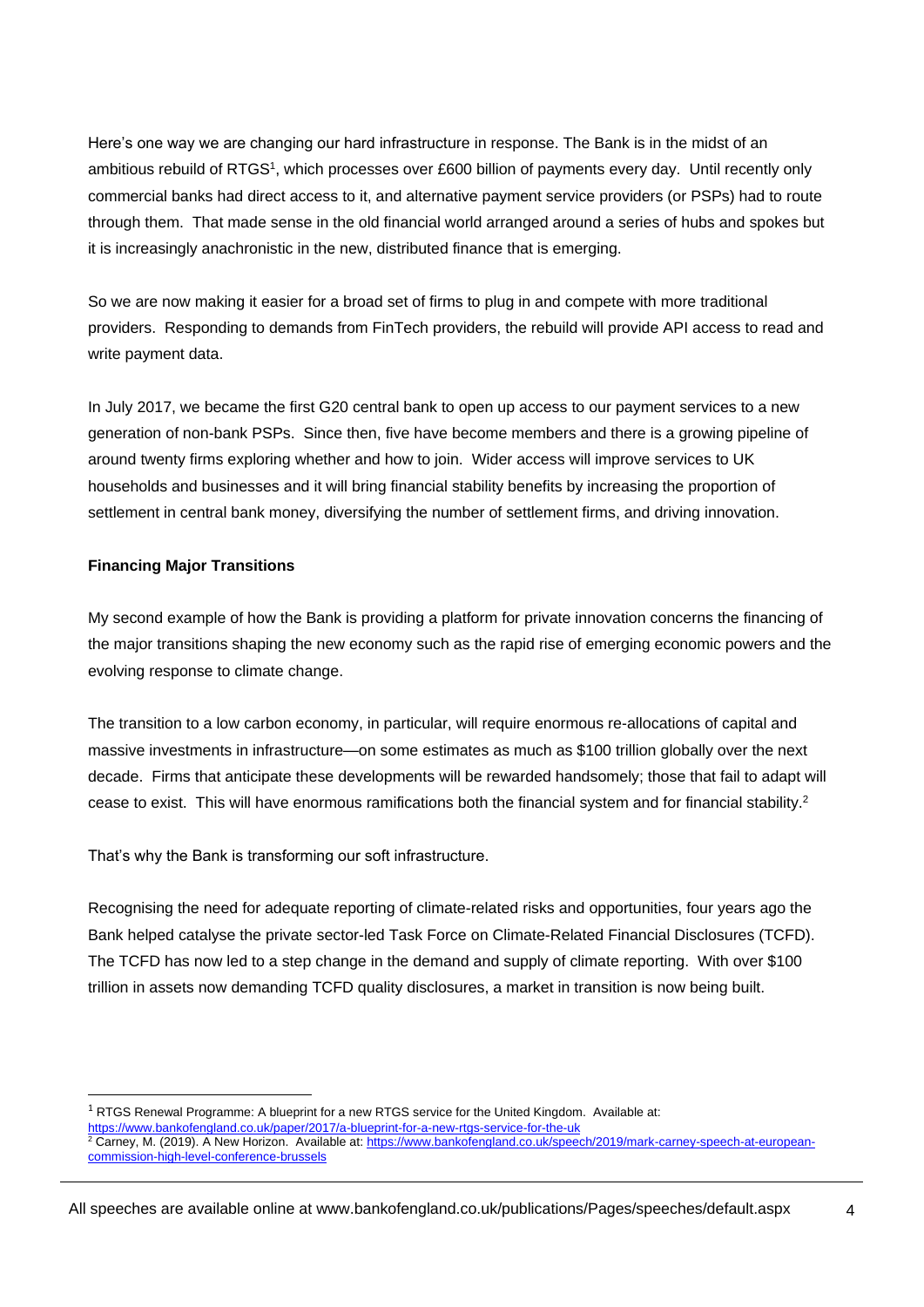In parallel, the Bank is overhauling its supervisory approach. Earlier this month we published a Supervisory Statement and Policy Statement<sup>3</sup> that together set out our expectations for banks and insurers regarding their governance, risk management, strategic resilience and disclosure of climate-related financial risks. To support the capacity building and the development of best practice, the PRA has just established the *Climate Financial Risk Forum* to work with firms from across the financial system.

The Bank of England is also working with central bank and supervisory colleagues from around the world in the Network for Greening the Financial System (NGFS) to improve climate risk management in the core of the global financial system. Our priorities include the development of a small number of high-level climate scenarios that can be used in future system-wide stress tests.<sup>4</sup> Next month, the PRA will require insurers, as part of market-wide stress tests, to consider how their businesses would be affected in different climate risk scenarios.

By adapting our soft infrastructure in these ways, the Bank will help ensure that the financial system is not only resilient to climate-related risks but also can take full advantage of the enormous opportunities in a new low carbon economy.

## **Applying New Technologies to Increase Resilience**

My final example of how the Bank is building a platform for FinTech innovation, considers how general purpose technologies, including advanced analytics such as AI, can increase the resilience of the financial system.

As much of life moves online, a trail of data is created. Indeed, more data was created in the past two years than in all the years that came before.<sup>5</sup> And this data is creating enormous opportunities for the new finance to serve customers better and to manage risks more effectively.

To those ends, the financial sector is investing heavily in the Cloud, Machine Learning and AI. Banking is already the second biggest global spender on AI systems (after retail) and is expected to invest a further \$10bn on AI by 2020. AI-enabled solutions are increasingly important in fraud detection as well as automated threat intelligence and prevention. As some in the audience are exploring, there is also significant potential in credit assessments, wholesale loan underwriting and trading.

As my colleague James Proudman recently described, such advanced analytics are also likely to lead to changes to the way the Bank conducts supervision.<sup>6</sup>

<sup>4</sup> Network for Greening the Financial System; First Comprehensive Report 17 April 2019. Available at: [https://www.banque-](https://www.banque-france.fr/en/financial-stability/international-role/network-greening-financial-system/first-ngfs-progress-report)

l <sup>3</sup> Supervisory Statement 3/19. Available at[: https://www.bankofengland.co.uk/prudential-regulation/publication/2019/enhancing-banks-](https://www.bankofengland.co.uk/prudential-regulation/publication/2019/enhancing-banks-and-insurers-approaches-to-managing-the-financial-risks-from-climate-change-ss)-approaches-to-managing-the-financial-risks-from-climate-change-ss

[france.fr/en/financial-stability/international-role/network-greening-financial-system/first-ngfs-progress-report](https://www.banque-france.fr/en/financial-stability/international-role/network-greening-financial-system/first-ngfs-progress-report)

<sup>&</sup>lt;sup>5</sup> See<https://www.domo.com/solution/data-never-sleeps-6>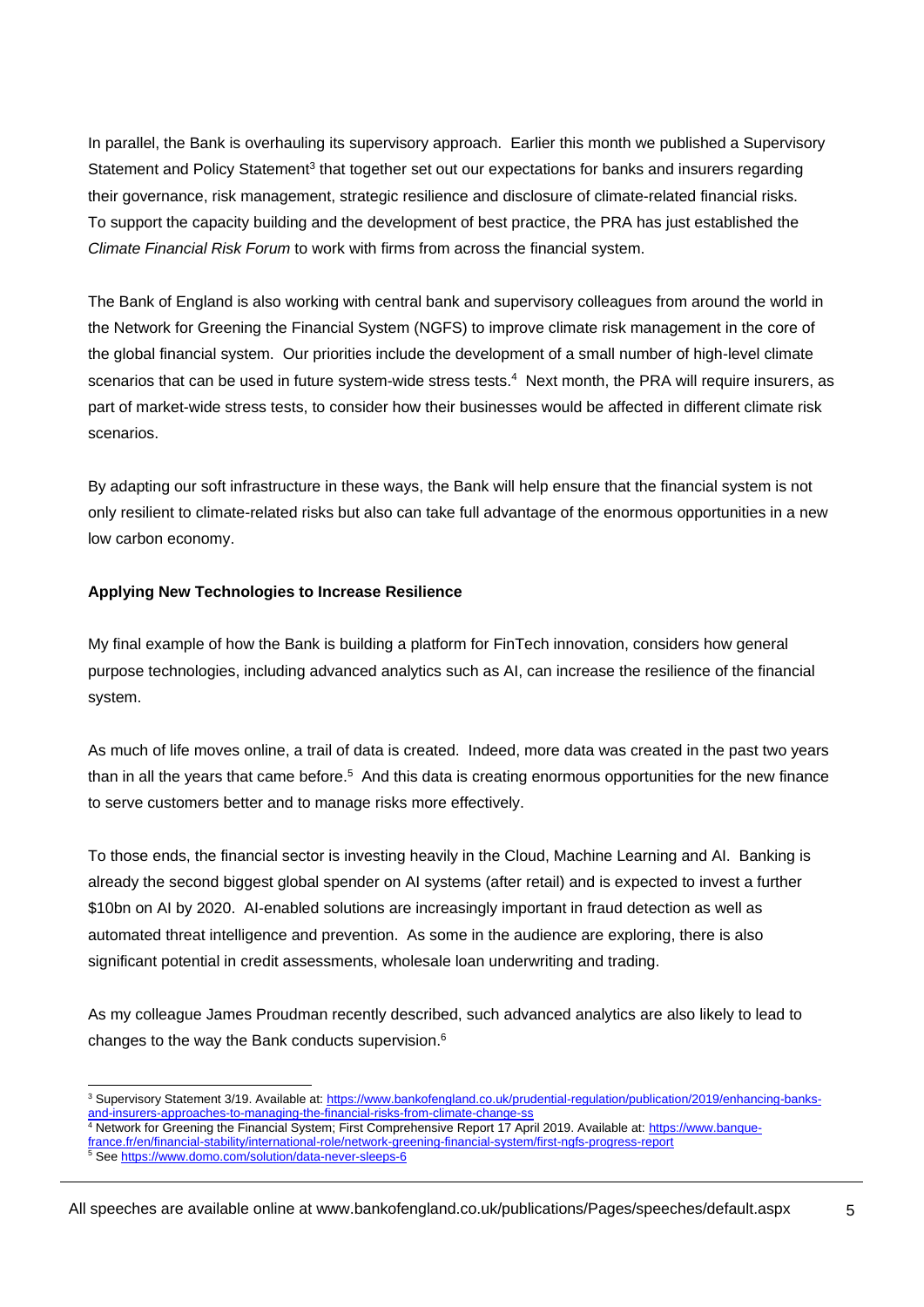The PRA promotes safety and soundness based upon forward-looking, judgement-based supervision, in which we identify the key risks facing firms and set supervisory strategies to mitigate them. As a process, it can be broken down into three simple steps:

- 1) rule-setting and reporting;
- 2) analysis and monitoring; and
- 3) setting and communicating a supervisory strategy to mitigate identified risks.

Each of these aspects of supervision is amenable to automation, machine learning or AI to some extent. Consider rule setting and reporting.

At over 638,000 words, the PRA Rule Book is longer than *War and Peace*. It is also somewhat less interesting and infinitely more complex.

We are currently using advanced analytics to understand the complexity and interconnectedness of the PRA rulebook, to identify ways to simplify our rules, and to make compliance with them easier for firms.

And to explore ways to make reporting more efficient and effective, we are running a Digital Regulatory Reporting pilot, with the FCA, on machine readable reporting requirements that firms' systems could interpret and ultimately automate regulatory data collection.

These initiatives are goods in and of themselves, but they also create the potential to unlock the power of AI in order to improve the quality of our supervision.

#### **Conclusion**

l

When Keynes marvelled at new possibilities, a decade of wealth creation would follow, but its gains gave rise to imbalances in incomes and in trade. When combined with the *Economic Consequences of the Peace,*  disaster ensued.

Today, new technologies, the new economy and the new finance have the potential to unlock more sustainable and inclusive growth. Consumers can have greater choice and better-targeted services; small and medium sized businesses can access new credit to grow; banks themselves can become more productive, and the financial system overall can become more resilient.

Most fundamentally, unlike in Keynes' time, the gains from new technologies will not be limited to men or captured by denizens of the City.

<sup>6</sup> Proudman, J (2018) Cyborg Supervision. Available [https://www.bankofengland.co.uk/speech/2018/james-proudman-cyborg](https://www.bankofengland.co.uk/speech/2018/james-proudman-cyborg-supervision)[supervision.](https://www.bankofengland.co.uk/speech/2018/james-proudman-cyborg-supervision)